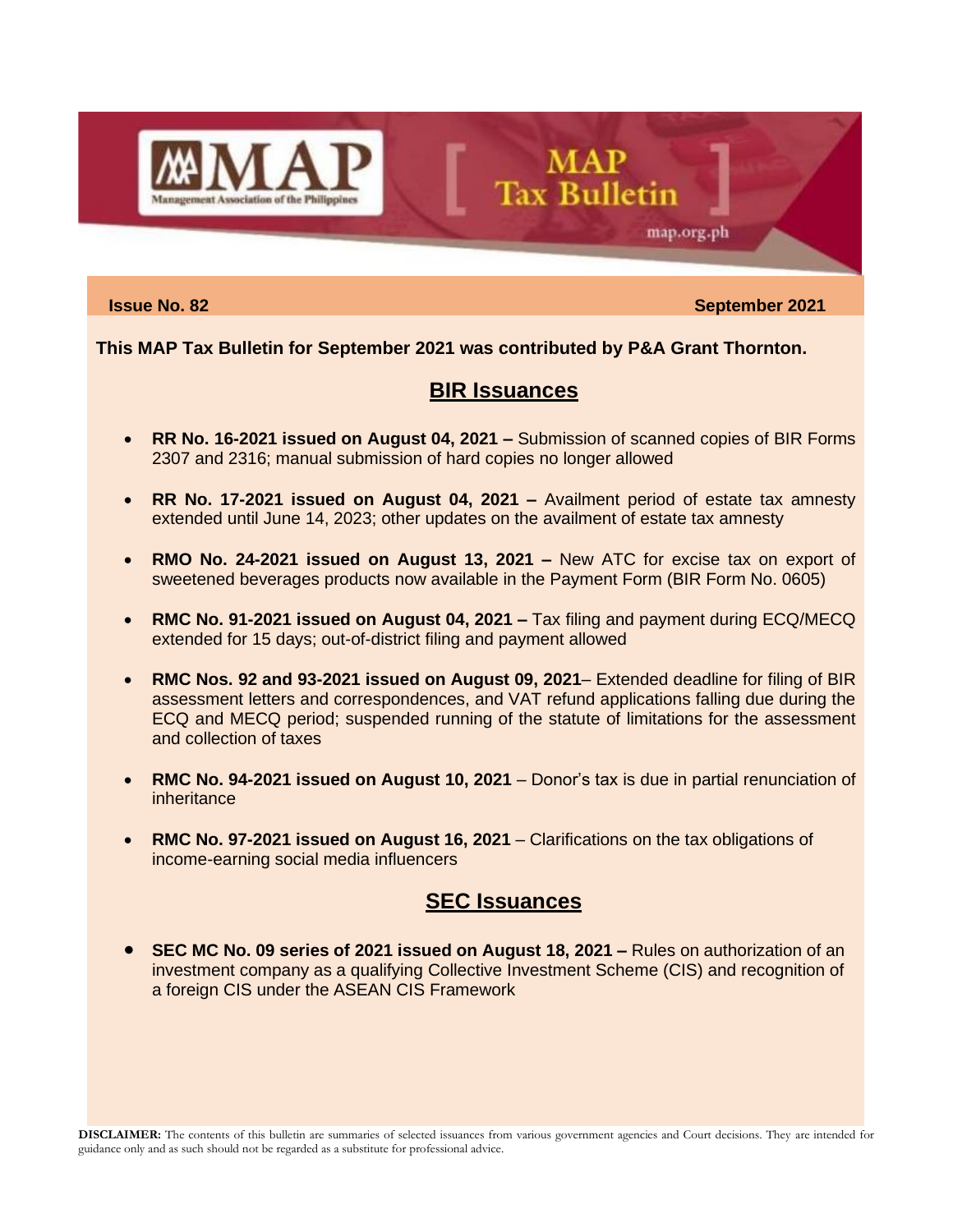# **Court of Tax Appeals Decision**

• **Memorandum of Assignment (MOA) issued in reference to a validly issued LOA should be signed by CIR or duly authorized representative to be valid** *(Commissioner of Internal Revenue vs BASF Philippines, Inc., CTA EB No. 2323 re CTA Case No. 9747, August 02, 2021)*

# **BIR Issuances**

## **Submission of scanned copies of BIR Forms 2307 and 2316; manual submission of hard copies no longer allowed**

## **(Revenue Regulations No. 16-2021 issued on August 04, 2021)**

Pursuant to RR No. 16-2021, only scanned copies of Certificate of Creditable Tax Withheld at Source (BIR Form 2307) and Certificate of Compensation Payment (BIR Form 2316) shall be accepted by the BIR. Taxpayers should ensure that the file format and naming conventions, as well as the actual submission of the said BIR Forms, are in accordance with the rules governing the selected mode or submission facilities of the BIR.

The submission of scanned copies of the said BIR Forms shall apply to all taxpayers whether or not registered with the Large Taxpayers Services (LTS) of the BIR.

The revenue regulations take effect after fifteen (15) days following its publication in the Philippine Star on August 4, 2021.

# **Availment period of estate tax amnesty extended until June 14, 2023; other updates on the availment of estate tax amnesty**

## **(Revenue Regulations No. 17-2021 issued on August 04, 2021)**

The period of availment of Estate Tax Amnesty is extended until June 14, 2023 pursuant to RA No. 11569, amending RA No. 11213.

Duly accomplished and sworn Estate Tax Amnesty Return (ETAR) and Acceptance Payment Form (APF) with proof of payment, together with the complete documentary requirements, shall be submitted to the RDO in triplicate copies. Failure to submit the same until June 14, 2023 is tantamount to non-availment of the Estate Tax Amnesty.

The following amendments/clarifications to the existing rules on availment of Estate Tax Amnesty are also provided by the BIR:

- Within five (5) working days from receipt of ETAR, APF and other required documents, the concerned RDO shall endorse the APF for payment with the Authorized Agent Banks (AABs) or Revenue Collection Officers (RCOs). Only these duly endorsed APF shall be presented to and received by the AAB or RCO.
- Proof of settlement of the estate, whether judicial or extra-judicial, is not required in filing of the ETAR if it is not yet available at the time of filing. However, no electronic Certificate Authorizing Registration (eCAR) shall be issued unless such proof is presented and submitted to the concerned RDO.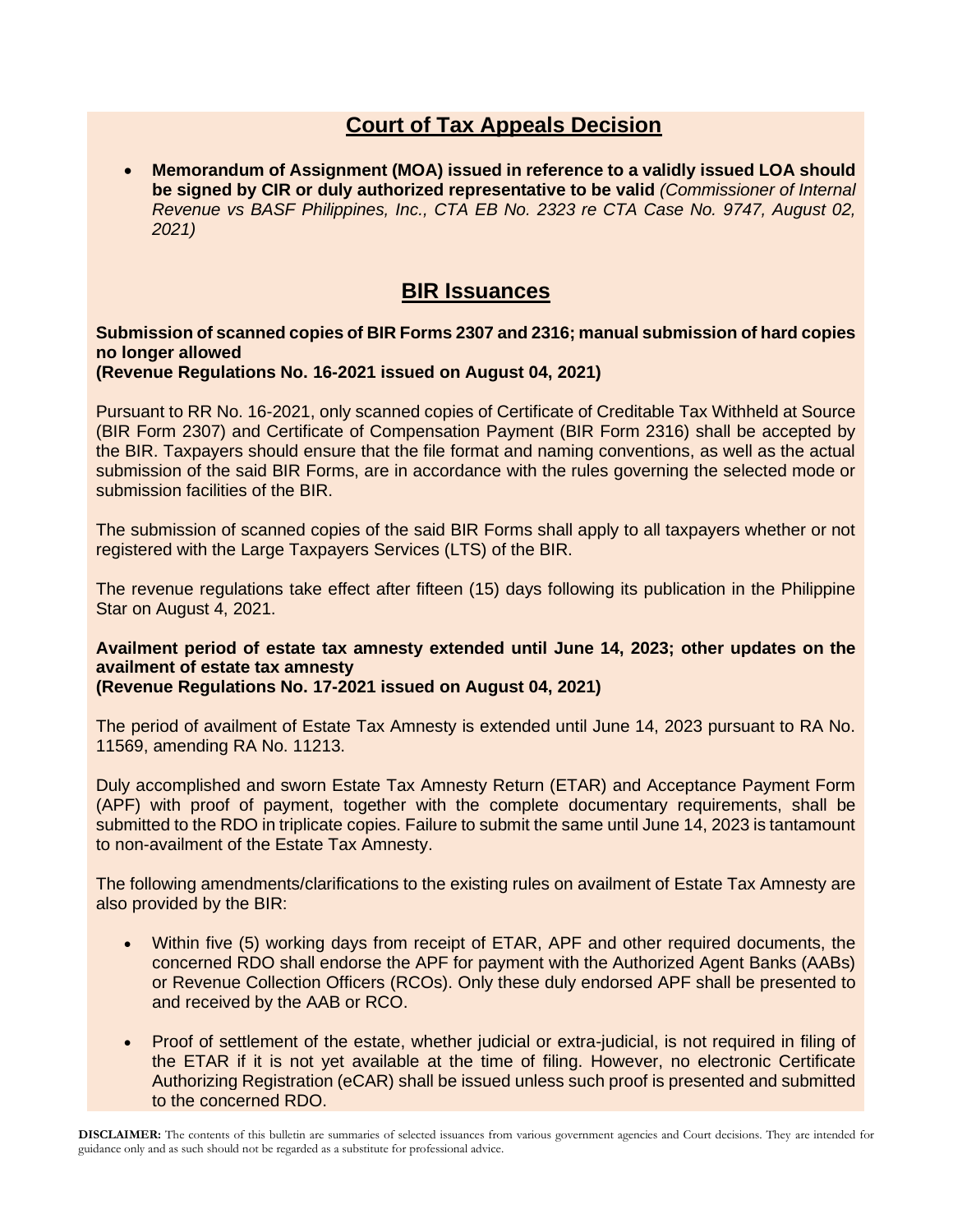- One eCAR shall be issued per real property until such time that the eCAR system is already capable of generating one (1) eCAR for all properties covered by a single transaction.
- eCAR shall only be issued upon submission of the proof of estate settlement (e.g., Extra-Judicial Settlement of Estate (EJS), Copy of Court Order). If these documents include properties not indicated in the filed ETAR, the particular properties shall be excluded from the eCAR, unless additional estate tax amnesty payment shall be made within the amnesty period. Otherwise, the additional estate tax to be paid for the additional properties indicated in the EJS or Court Order shall be subject to applicable estate tax rate including interests and penalties.

All other existing rules and revenue issuances to implement and clarify the availment of Estate Tax Amnesty under RA No. 11213 shall continue to apply to the period of extension for availment of Estate Tax Amnesty under RA No. 11569.

## **New ATCs for excise taxes on exports of sweetened beverages products now available in Payment Form - BIR Form No. 0605**

**(Revenue Memorandum Order No. 24-2021 issued on August 13, 2011)**

RMO No. 24-2021 provides the Alphanumeric Tax Code (ATC) EXB10 for excise tax on export of sweetened beverages products paid through Payment Form (BIR Form No. 0605), in relation to Revenue Regulations (RR) No. 10-2021 and in accordance with the provisions of RR No. 3-2008.

This ATC is created to facilitate the proper identification and monitoring of payment of excise tax on exports of sweetened beverages paid through BlR Form No. 0605.

## **Tax filing and payment during ECQ/MECQ extended for 15 days; out-of-district filing and payment allowed**

## **(Revenue Memorandum Circular No. 91-2021 issued on August 04, 2021)**

Deadlines of filing of returns and payment of taxes due thereon, and the submission of reports and attachments falling due within the ECQ and MECQ period of August 6, 2021 to August 20, 2021 are extended for fifteen (15) calendar days from August 20, 2021. If the ECQ/MECQ will be extended, the filing and payment of returns, and submission of reports and attachments shall also be extended for fifteen (15) days from the lifting of the ECQ/MECQ.

During the said period, taxpayers may also:

- Pay internal revenue taxes at the nearest Authorized Agent Banks (AABs) regardless of Revenue District Office (RDO) jurisdiction.
- File the return and pay the corresponding tax to the Revenue Collection Officer (RCO) of the nearest RDO, even in areas where there are AABs.
- Pay tax in cash not exceeding P20,000.
- Pay with checks without limit in amount. Check payment will be accepted even without the name of the receiving AAB branch indicated in the check as long as the check is made payable to the Bureau of Internal Revenue.
- Pay taxes using available online payment facilities.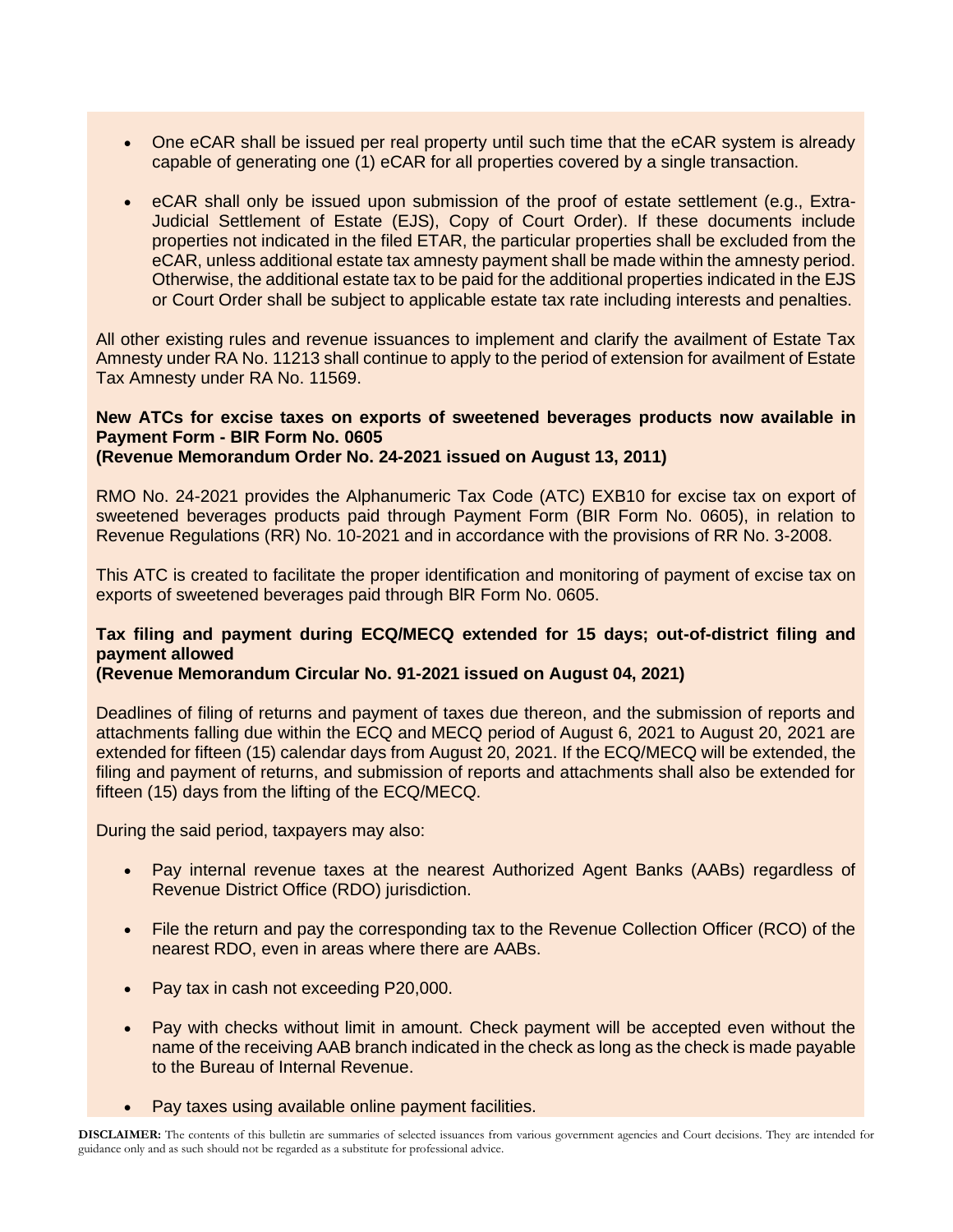If the extended deadline falls on a non-working day or holiday, the same shall be on the next working day.

## **Extended deadline for filing of BIR assessment letters and correspondences, and VAT refund applications during the ECQ and MECQ period; suspended running of the statue of limitations for the assessment and collection of taxes**

**(Revenue Memorandum Circular Nos. 92 and 93-2021 issued on August 09, 2021)**

Deadline for filing of letters, replies, position papers, protests, and documents related to on-going BIR assessments, and VAT refund applications falling due falling due on August 6, 2021 and during the Enhanced Community Quarantine (ECQ) and Modified Enhanced Community Quarantine (MECQ) period, including extensions thereof, as well as the suspension of the running of statute of limitations for assessment and collection of taxes during such period/s, are extended as follows:

| <b>Letter/ Correspondence</b>                  | <b>Extended deadline</b>                    |
|------------------------------------------------|---------------------------------------------|
| Position paper and supporting documents in     | 30 days from lifting of the ECQ and/or MECQ |
| response to notice of discrepancy              |                                             |
| Reply and supporting documents in response     | 15 days from lifting of the ECQ and/or MECQ |
| to preliminary assessment notice (PAN)         |                                             |
| Protest letter in response to final assessment | 30 days from lifting of the ECQ and/or MECQ |
| notice (FAN) or formal letter of demand (FLD)  |                                             |
| Transmittal letter and supporting documents in | 30 days from lifting of the ECQ and/or MECQ |
| relation to request for reinvestigation        |                                             |
| Request for reconsideration to the             | 30 days from lifting of the ECQ and/or MECQ |
| Commissioner of Internal Revenue (CIR) on      |                                             |
| final decision on disputed assessment (FDDA)   |                                             |
| Submission of documents in response to         | 15 days from lifting of the ECQ and/or MECQ |
| Subpoena Duces Tecum (SDT)                     |                                             |
| Submission of documents in relation to first,  | 10 days from lifting of the ECQ and/or MECQ |
| second and final notice                        |                                             |
| Other similar letters and correspondences      | 30 days from lifting of the ECQ and/or MECQ |
| Filing of VAT refund with VCAD                 | 30 days from lifting of the ECQ and/or MECQ |

Face to face meetings of BIR officials and employees with taxpayers and/or authorized representative in areas under ECQ/MECQ, are likewise deferred and rescheduled until lifting of ECQ and/or MECQ.

Moreover, the running of statute of limitations for assessment and collection of deficiency taxes is suspended in affected areas while ECQ and/or MECQ is in effect, and for sixty (60) days thereafter.

The above extension of deadlines and suspension of statute of limitation shall also apply in case of any future declarations of ECQ and/or MECQ by the government.

## **Donor's tax is due in partial renunciation of inheritance (Revenue Memorandum Circular No. 94-2021 issued on August 10, 2021)**

This RMC clarified that donor's tax shall be imposed on the value forgone as a result of a partial renunciation of inheritance since the heir is waiving his share to only identified properties but not to the entire properties of the decedent.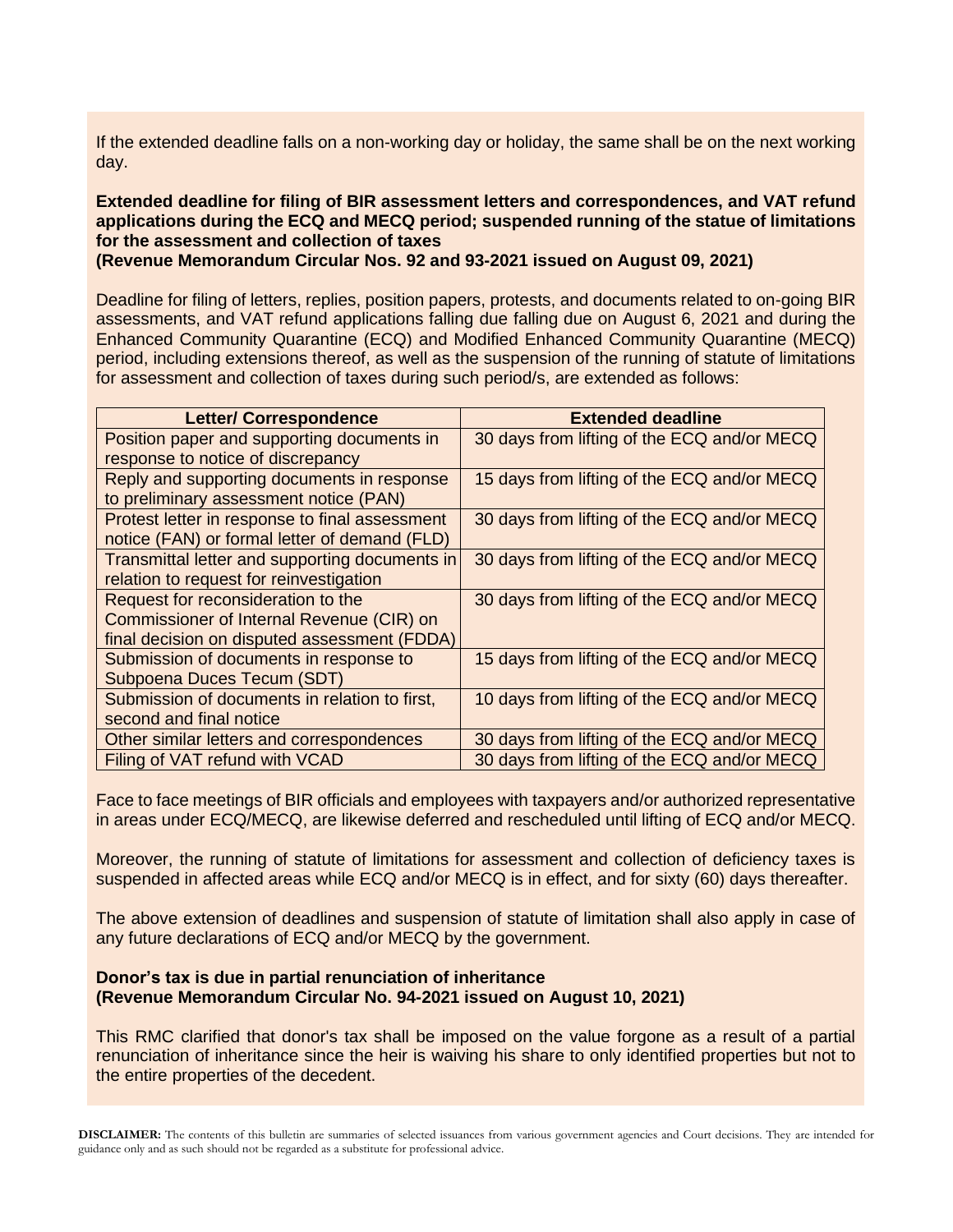General renunciation of an heir on his/her share from the inheritance is not subject to donor's tax. However, there are instances where in the settlement of the estate of the decedent, the heirs will agree among themselves for a specific property that each one of them will receive, instead of all the heirs receiving their respective shares in all the properties of the decedent. In this scenario, there will be an heir who will receive a share lower or higher than the value of what should have been his rightful share in all the properties of the decedent. In this case, there is actually a partial renunciation of inheritance since the heir is waiving his share to only identified properties but not to the entire properties of the decedent. Accordingly, donor's tax shall be imposed on the value forgone as a result of such waiver/renunciation.

Refer to the full text of the RMC for the illustrative example of the manner of computation of donor's tax involving the above scenario.

## **Clarifications on the tax obligations of income-earning social media influencers (Revenue Memorandum Circular No. 97-2021 issued on August 16, 2021)**

Social media influencers are liable to income tax and percentage tax or value-added tax (VAT) pursuant to the provisions of the National Internal Revenue Code (NIRC) of 1997, as amended, and other existing law.

These social media influencers, which can be an individual or corporation, includes all those receiving income, in cash or in kind, from any social media sites and platforms (YouTube, Facebook, Instagram, Twitter, TikTok, Reddit, Snapchat, etc.) in exchange for services performed as bloggers, video bloggers or "vloggers" or as an influencer, in general, and from any other activities performed on such social media sites and platforms.

Social media influencers, other than corporations and partnerships, are classified for tax purposes as self-employed individuals or persons engaged in trade or business as sole proprietors, and therefore, their income is generally considered as business income.

## Income Tax

Generally, social media influencers derive their income from the following sources: a) You Tube Partner Program; b) sponsored social and blog posts; c) display advertising; d) becoming a brand representative/ambassador; e) affiliate marketing; f) co-creating product lines; g) promoting own products; h) photo and video sales; i) digital courses, subscriptions, e-books; and j) podcasts and webinars.

Such payments received by them in consideration for services rendered or to be rendered, irrespective of the manner or form of payment are subject to income tax. Therefore, if a social media influencer receives free products in exchange for the promotion thereof on his/her/it YouTube channel or other social media accounts, he/she/it must declare the fair market value of such products as income. Income treated as royalties in another country, including payments under the YouTube Partner Program, shall likewise be included in the computation of the gross income of the social media influencer and shall be subject to the schedular individual income tax or corporate tax rates.

Income derived from Philippine-based contents by resident aliens shall generally be taxable. The burden of proof that the income was derived from sources outside the Philippines lies upon the resident alien. Absent such proof, the income will be assumed to have been derived from sources within the Philippines.

Resident citizens and domestic corporations may claim income taxes paid or incurred to a foreign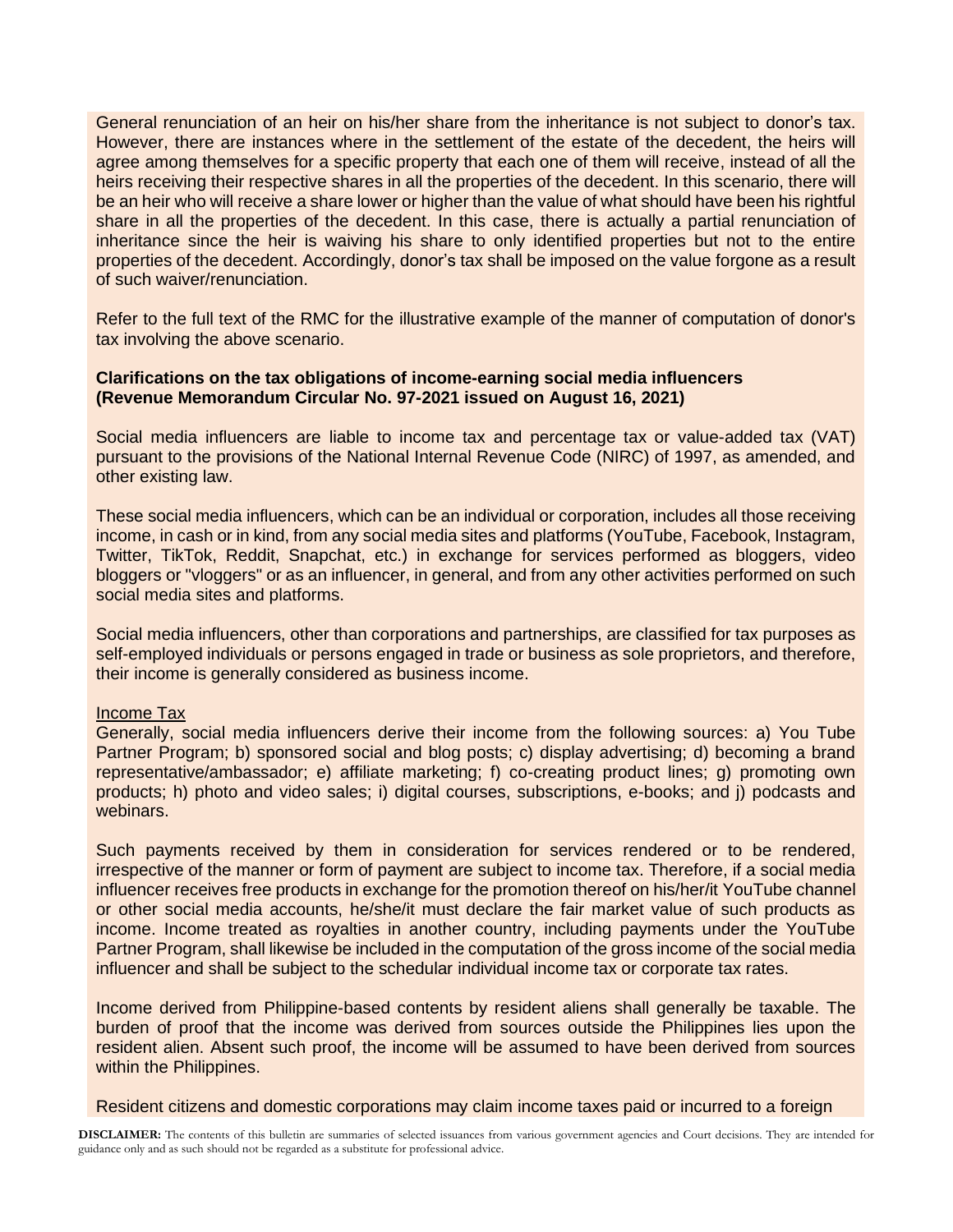country as an item of deduction or as a tax credit but subject to the limitations under the Tax Code of the Philippines.

## Itemized deductions and optional standard deductions (OSD)

In computing taxable income subject to graduated income tax rates, there shall be allowed as deduction from gross income, among others, all the ordinary and necessary expenses paid or incurred during the taxable year in carrying on or which are directly attributable to the development, management, operation and/or conduct of the trade, business or exercise of a profession. These itemized deductions may be claimed as deductions provided that they are directly and exclusively related to the production or realization of the income and can be substantiated with sufficient evidence, such as BIR-registered receipts and invoices. Refer to full text of the RMC for the list of common expenses that may be deducted from gross income of YouTubers.

In lieu of the itemized deductions, the taxpayer may elect OSD not exceeding forty percent (40%) of gross sales/receipts in the case of individual taxpayers, or 40% of its gross income in the case of corporations. No substantiation is required for the OSD. To be entitled to OSD, however, the taxpayer must signify in the return the intention to elect OSD in the first quarter income tax return; otherwise, he/she/it shall be considered as having availed of the itemized deductions.

## Double taxation

To avoid the risks of double taxation, a social media influencer receiving income from a nonresident person residing in a country with which the Philippines has a tax treaty must inform the latter that he/she/it is a resident of the Philippines and is entitled to claim treaty benefits provided under the relevant tax treaty.

Where the non-resident requires the presentation of proof of residency, the influencer must obtain a Tax Residency Certificate (TRC) from the International Tax Affairs Division (ITAD) of the BIR and submit the same to the former. The influencer shall exert all efforts to obtain treaty benefits in the state of source.

If the influencer did not avail of the treaty benefits and was, in fact, subjected to regular tax in the state of source, he/she/it shall not be allowed to claim foreign tax credits in excess of the appropriate amount of tax that is supposed to be paid in the source state had the income recipient invoked the provision/s of the treaty and proved his/her/its residency in the Philippines.

If, on the other hand, the influencer is denied treaty benefits despite being able to prove entitlement thereto, he/she/it must file an application for Mutual Agreement Procedure (MAP) with ITAD following the guidelines and procedures set out in the pertinent revenue issuance for MAP assistance.

## Percentage tax or Value-added Tax

Social media influencers are also liable for business tax, which may either be percentage tax or VAT.

1. Self-employed individuals whose gross sales or gross receipts and other non-operating income do not exceed the VAT threshold of  $\bar{P}$  3,000,000 shall have the option to avail of the eight percent (8%) tax on gross sales or gross receipts and other non-operating income in excess of Two Hundred Fifty Thousand Pesos (₱ 250,000), in lieu of the graduated income tax rates and Percentage Tax under the NIRC.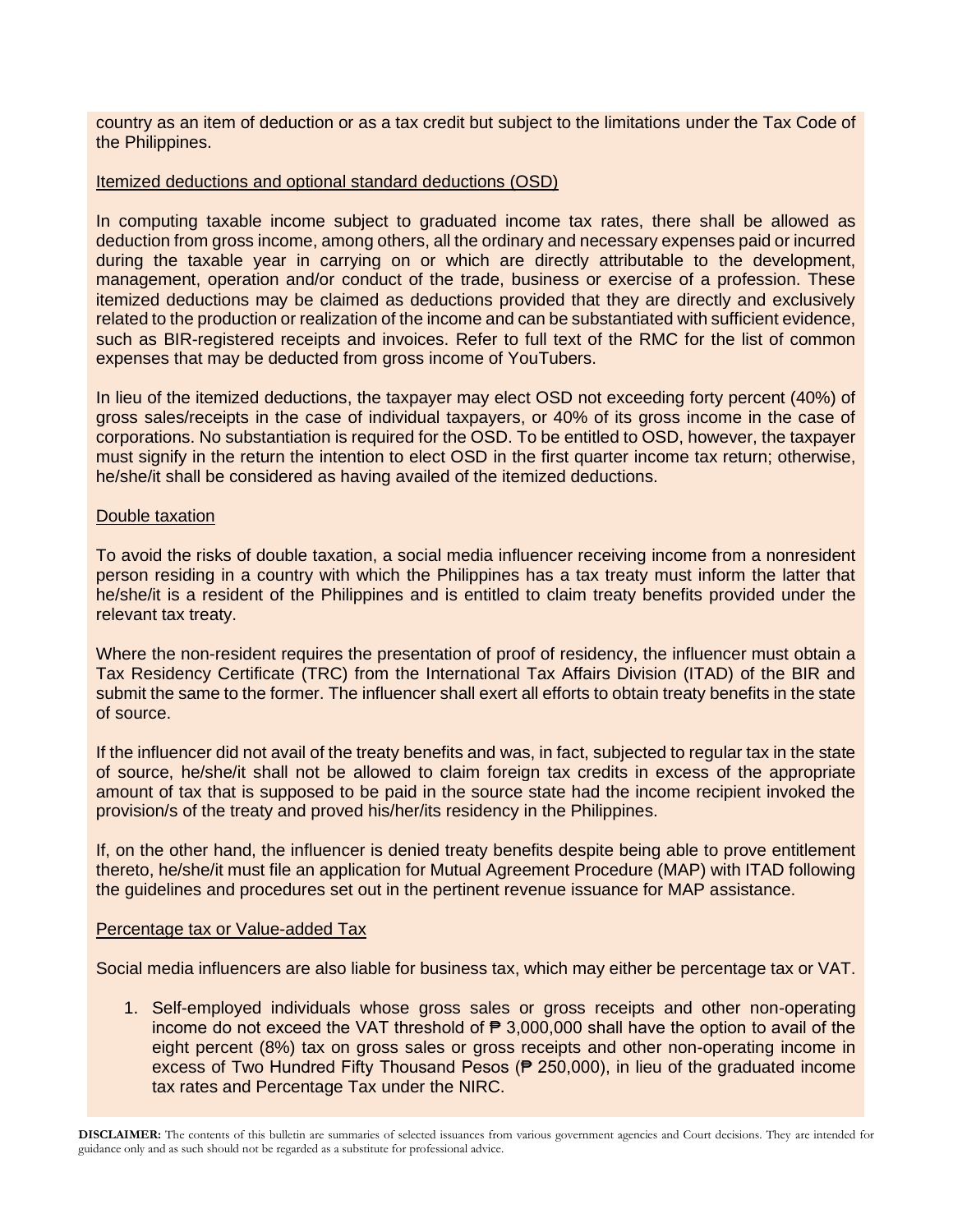2. Mixed income earners or social media influencers who are also earning compensation income shall be taxable under Section  $24(A)(2)(a)$  of the Tax Code for all income earned from compensation and income earned from business or practice of profession. Their income as social media influencers may be taxed using the schedular graduated income tax rates, or 8% income tax based on gross sales or gross receipts, provided that the total gross sales and/or gross receipts and other non-operating income do not exceed the VAT threshold as discussed in the preceding paragraph. However, if the total gross sales and/or gross receipts and other non-operating income exceed the VAT Threshold, the graduated rates shall apply and they shall likewise be liable for VAT.

## Tax Compliance

Social media influencers are required to register or update its registration with the BIR, keep its books of accounts, have their books of accounts audited and examined yearly by independent Certified Public Accountants as necessary, and withhold required creditable/expanded withholding tax, final tax on compensation of employees, and other withholding taxes, if applicable.

## **Penalties**

Social Media influencers who willfully attempts to evade the payment of tax or willfully fails to make a return, to supply accurate and correct information or to pay tax shall, in addition to the payment of taxes and corresponding penalties, be liable criminally.

A substantial under-declaration of taxable sales, receipts or income, or a substantial overstatement of deductions shall constitute prima facie evidence of a false or fraudulent return, and failure to report sales, receipts or income in an amount exceeding thirty percent (30%) of that declared per return, and a claim of deductions in an amount exceeding (30%) of actual deductions shall render the taxpayer liable for substantial under-declaration of sales, receipts or income or for overstatement of deductions.

The concerned BIR offices shall conduct a full-blown tax investigation against social media influencers residing and/or registered within their respective jurisdictions. Also, the BIR also has the power to obtain information from foreign tax authorities pursuant to the Exchange of Information (EOI) provision of the relevant tax treaties. The BIR has the means to verify their income as it is clothed with a special power to obtain information from its treaty partners. The BIR may safely rely on the data provided by its treaty partners to establish the influencer's tax liability. Hence, social media influencers are, therefore, advised to voluntary and truthfully declare their income and pay their corresponding taxes without waiting for a formal investigation to be conducted by the BIR to avoid being liable for tax evasion and for the civil penalty of fifty percent (50%) of the tax or of the deficiency tax.

# **SEC Issuances**

**Rules on authorization of an investment company as a qualifying Collective Investment Scheme (CIS) and recognition of a foreign CIS under the ASEAN CIS Framework (SEC MC No. 09 series of 2021 issued on August 18, 2021)**

Relative to the ASEAN Capital Markets Forum (ACMF) established in 2004, the Securities and Exchange Commission Philippines was admitted as the fourth signatory to the ASEAN CIS Framework on 11 May 2021. The ASEAN CIS Framework was operationalized in Malaysia, Singapore and Thailand in August 2014 following the signing of the Memorandum of Understanding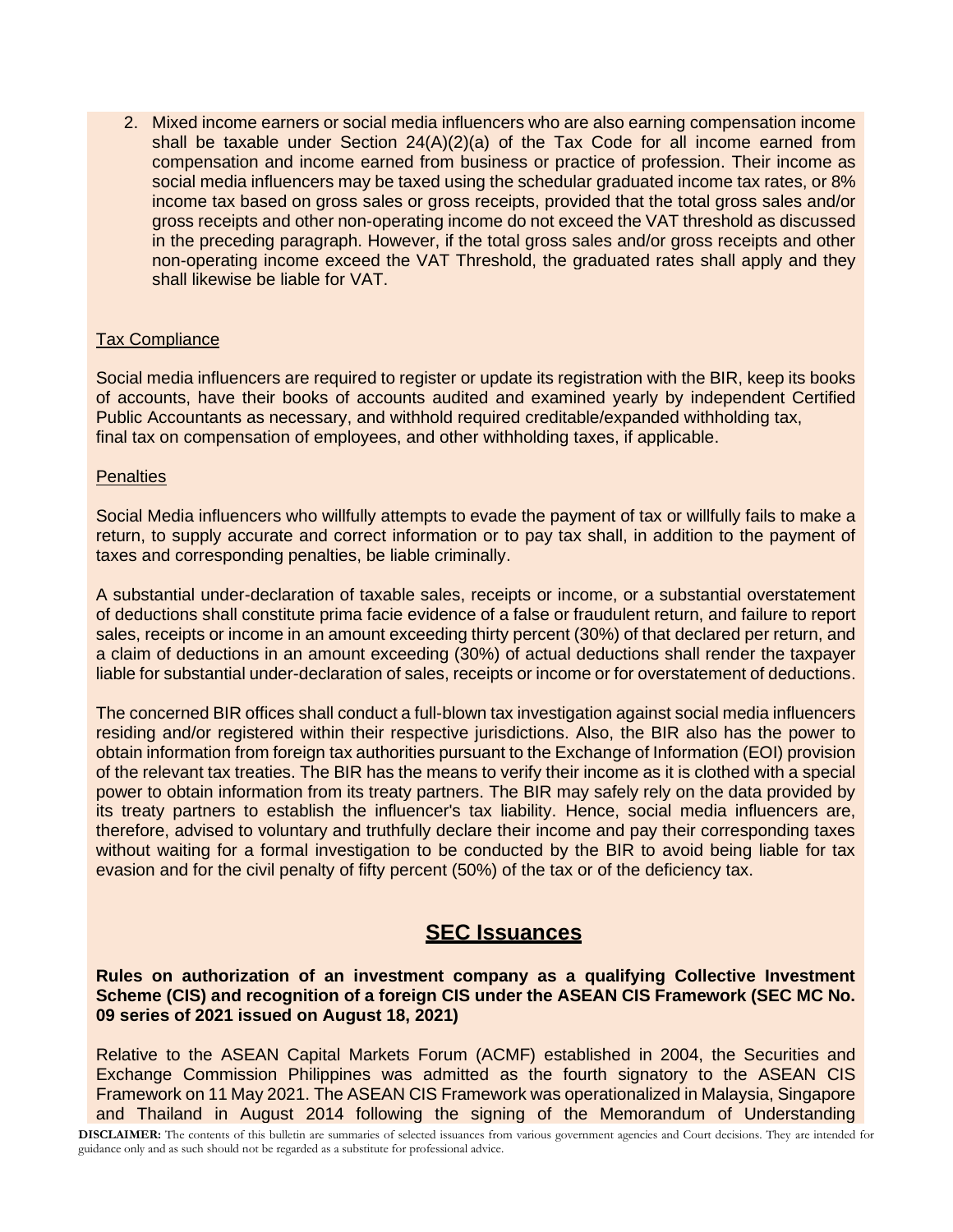(MoU) on Streamlined Authorisation Framework for Cross-border Public Offers of ASEAN Collective Investment Schemes in October 2013.

To assist Investment Companies and their Fund Managers to offer cross-border under the Framework as well as the CIS Operators of foreign collective investment schemes, the Commission deems it necessary to issue the rules on authorization of an investment company as a qualifying CIS and recognition of a foreign CIS under the ASEAN CIS Framework.

An Investment Company and its Fund Manager may offer the shares of the former in other Member Jurisdictions under the ASEAN CIS Framework only if:

- 1. the Investment Company is incorporated under the laws of the Philippines and authorized under the Investment Company Act (ICA) and Securities Regulation Code (SRC) to issue shares to the public.
- 2. the Investment Company has been assessed by the Commission as suitable to be a Qualifying CIS, the parties involved such as the Fund Manager and the respective Implementing Rules and Regulations (IRR) as well as the provisions of the Standards of Qualifying CIS and any amendments thereto.

Refer to the full text of the SEC MC for the specific additional requirements for Investment Companies offering cross-border and requirements for foreign Collective Investment Schemes to be offered in the Philippines.

The CIS Operator must appoint a local representative in the Philippines in relation to each foreign CIS that is to be offered, marketed and distributed in the Philippines. A mutual fund distributor, fund manager, or securities broker/dealer can be appointed by the CIS Operator as its representative.

In addition, the CIS Operator must appoint one or more local distributors for the purpose of offering, marketing or distributing a foreign fund that is to be offered in the Philippines under the ASEAN CIS Framework. A mutual fund distributor, fund manager, or securities broker/dealer can be appointed by the CIS Operator as Local Distributor provided each local distributor has at least one (1) Certified Investment Solicitor (CiSol). A single entity can be appointed as both the representative and local distributor.

An application for the approval or recognition of a foreign CIS to be offered in the Philippines must be made by the CIS Operator or local representative of such foreign CIS with the Commission. Under certain circumstances, an application for a foreign Qualifying CIS for public offer in the Philippines may not be approved or may be suspended or revoked.

The CIS Operator or its authorised representative must also comply with the reportorial requirements of the Commission (refer to full text of the SEC MC for the list).

The applicable provisions of the SRC, ICA, and their IRRs on civil and/or criminal liabilities shall apply in case of any violation relative to the offering of the foreign CIS in the Philippines.